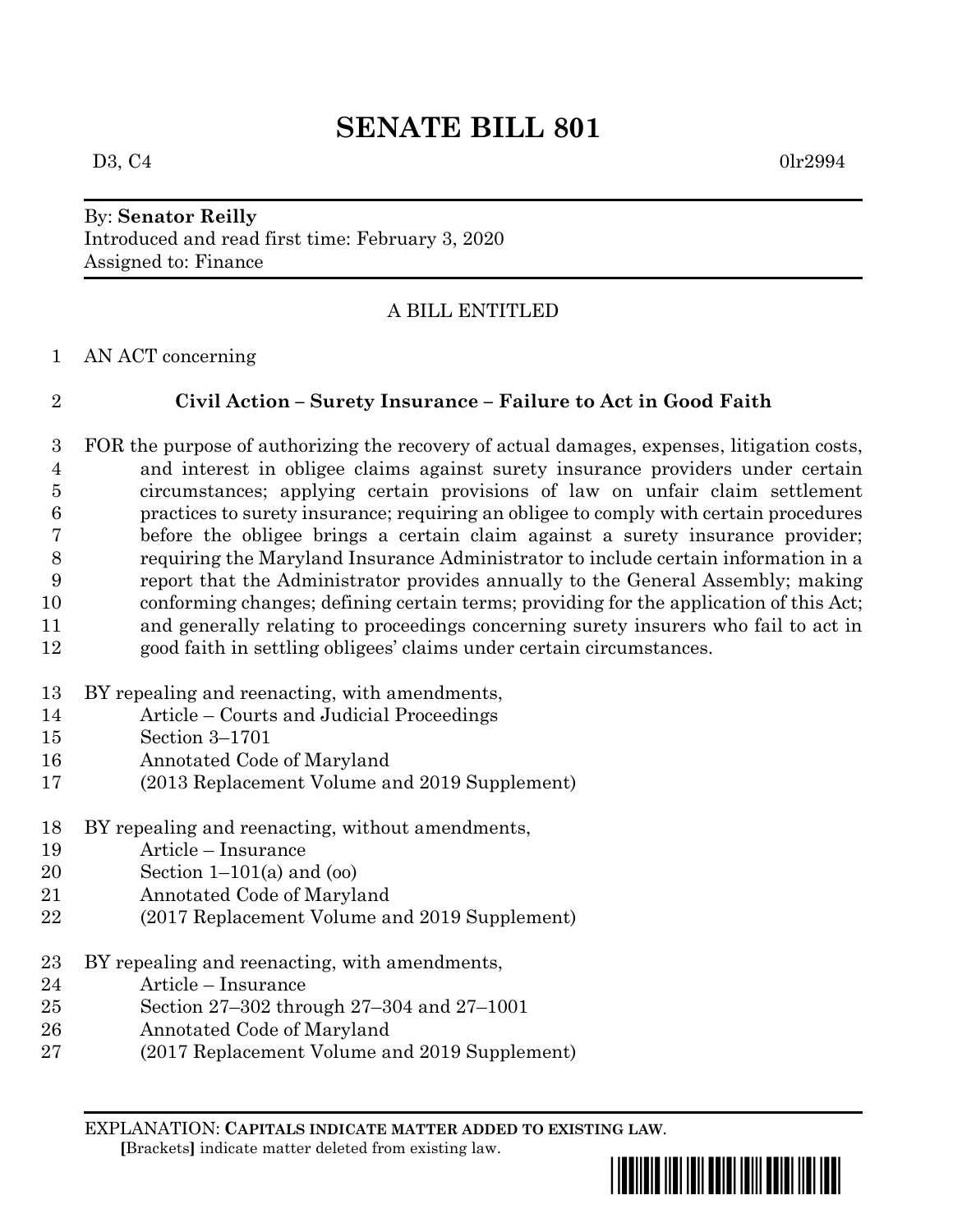|                                | $\overline{2}$                             | <b>SENATE BILL 801</b>                                                                                                                                                                                                                                                                                                       |
|--------------------------------|--------------------------------------------|------------------------------------------------------------------------------------------------------------------------------------------------------------------------------------------------------------------------------------------------------------------------------------------------------------------------------|
| $\mathbf{1}$<br>$\overline{2}$ |                                            | SECTION 1. BE IT ENACTED BY THE GENERAL ASSEMBLY OF MARYLAND,<br>That the Laws of Maryland read as follows:                                                                                                                                                                                                                  |
| 3                              |                                            | <b>Article - Courts and Judicial Proceedings</b>                                                                                                                                                                                                                                                                             |
| 4                              | $3 - 1701.$                                |                                                                                                                                                                                                                                                                                                                              |
| $\overline{5}$                 | (a)<br>(1)                                 | In this subtitle the following words have the meanings indicated.                                                                                                                                                                                                                                                            |
| 6<br>7                         | (2)<br>Insurance Article.                  | "Casualty insurance" has the meaning stated in $\S$ 1-101 of the                                                                                                                                                                                                                                                             |
| 8<br>9                         | (3)<br>Insurance Article.                  | "Commercial insurance" has the meaning stated in $\S 27-601$ of the                                                                                                                                                                                                                                                          |
| 10<br>11<br>12<br>13           | (4)                                        | "Disability insurance" means insurance that provides for lost<br>(i)<br>income, revenue, or proceeds in the event that an illness, accident, or injury results in a<br>disability that impairs an insured's ability to work or otherwise generate income, revenue,<br>or proceeds that the insurance is intended to replace. |
| 14<br>$15\,$                   |                                            | "Disability insurance" does not include payment for medical<br>(ii)<br>expenses, dismemberment, or accidental death.                                                                                                                                                                                                         |
| 16<br>17<br>18                 | (5)<br>insurer made a decision on a claim. | "Good faith" means an informed judgment based on honesty and<br>diligence supported by evidence the insurer knew or should have known at the time the                                                                                                                                                                        |
| 19                             | (6)                                        | "Insurer" has the meaning stated in $\S 1-101$ of the Insurance Article.                                                                                                                                                                                                                                                     |
| 20<br>21                       | (7)                                        | "OBLIGEE" MEANS A PERSON WHO IS THE RECIPIENT OF AN<br>OBLIGATION UNDER A SURETY INSURANCE POLICY.                                                                                                                                                                                                                           |
| 22<br>23                       | (8)<br>Insurance Article.                  | "Property insurance" has the meaning stated in $\S$ 1-101 of the                                                                                                                                                                                                                                                             |
| 24<br>25                       | (9)<br>THE INSURANCE ARTICLE.              | "SURETY INSURANCE" HAS THE MEANING STATED IN § 1-101 OF                                                                                                                                                                                                                                                                      |
| 26                             | (b)                                        | This subtitle applies only to [first-party]:                                                                                                                                                                                                                                                                                 |
| $27\,$<br>28                   | (1)                                        | <b>FIRST-PARTY</b> claims under property and casualty insurance policies<br>or individual disability insurance policies issued, sold, or delivered in the State; AND                                                                                                                                                         |
| 29<br>30                       | (2)                                        | OBLIGEE CLAIMS UNDER SURETY INSURANCE POLICIES ISSUED,<br>SOLD, OR DELIVERED IN THE STATE.                                                                                                                                                                                                                                   |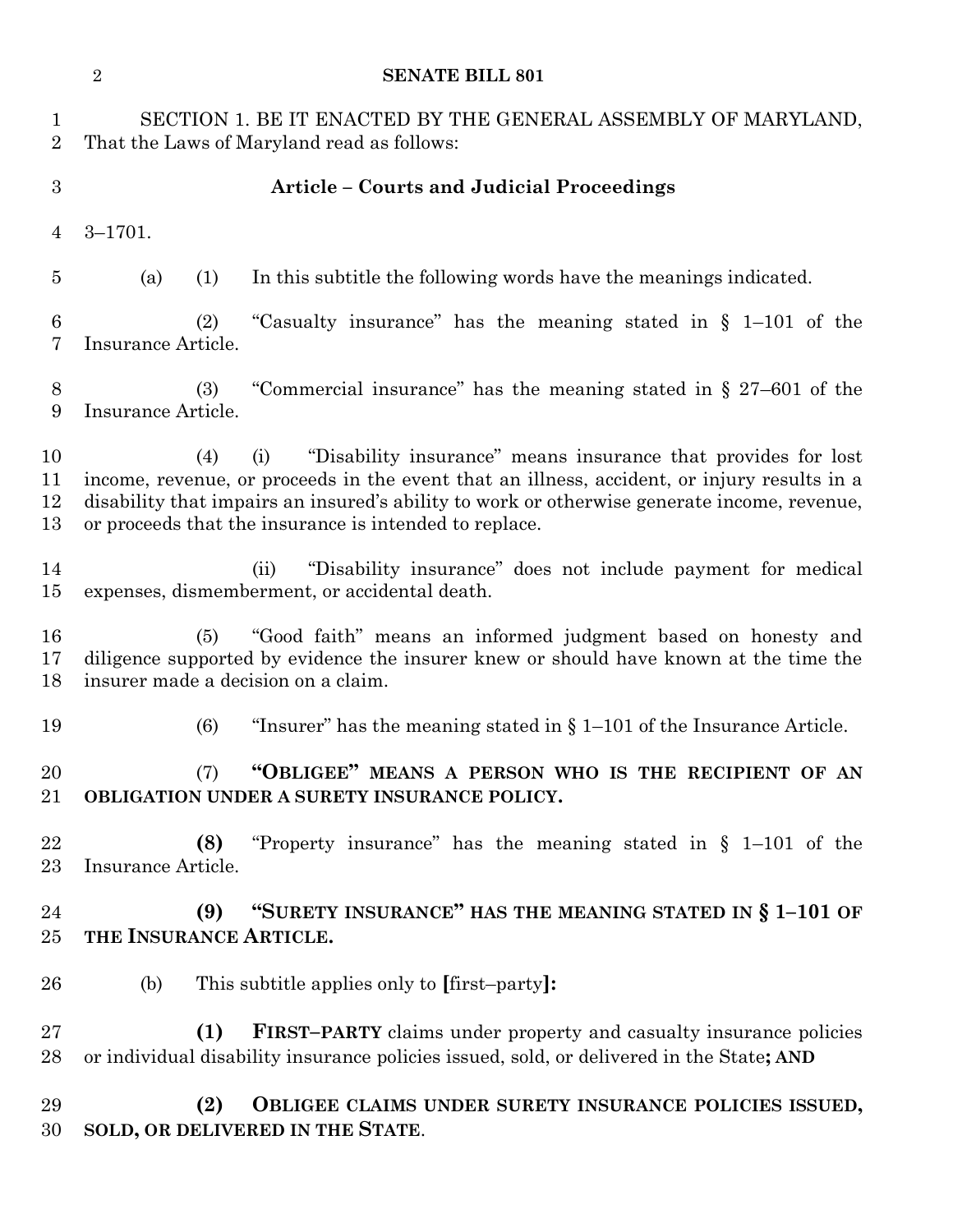(c) (1) Except as provided in paragraph (2) of this subsection, a party may not 2 file an action under this subtitle before the date of a final decision under  $\S 27-1001$  of the Insurance Article. (2) Paragraph (1) of this subsection does not apply to an action: (i) Within the small claim jurisdiction of the District Court under § 4–405 of this article; (ii) If the insured**, OR OBLIGEE,** and the insurer agree to waive the requirement under paragraph (1) of this subsection; or (iii) Under a commercial insurance policy on a claim with respect to which the applicable limit of liability exceeds \$1,000,000. (d) This section applies only in a civil action: (1) (i) To determine the coverage that exists under the insurer's insurance policy**, OR SURETY POLICY**; or (ii) To determine the extent to which the insured**, OR OBLIGEE,** is entitled to receive payment from the insurer for a covered loss; (2) That alleges that the insurer failed to act in good faith; and (3) That seeks, in addition to the actual damages under the policy, to recover expenses and litigation costs, and interest on those expenses or costs, under subsection (e) of this section. (e) Notwithstanding any other provision of law, if the trier of fact in an action under this section finds in favor of the insured**, OR OBLIGEE,** and finds that the insurer failed to act in good faith, the insured**, OR OBLIGEE,** may recover from the insurer: (1) Actual damages, which actual damages may not exceed the limits of the applicable policy; (2) Expenses and litigation costs incurred by the insured**, OR OBLIGEE,** in 26 an action under this section or under  $\S 27-1001$  of the Insurance Article or both, including reasonable attorney's fees; and (3) Interest on all actual damages, expenses, and litigation costs incurred by the insured**, OR OBLIGEE**, computed: 30 (i) At the rate allowed under  $\S 11-107(a)$  of this article; and (ii) From the date on which the insured's**, OR OBLIGEE'S,** claim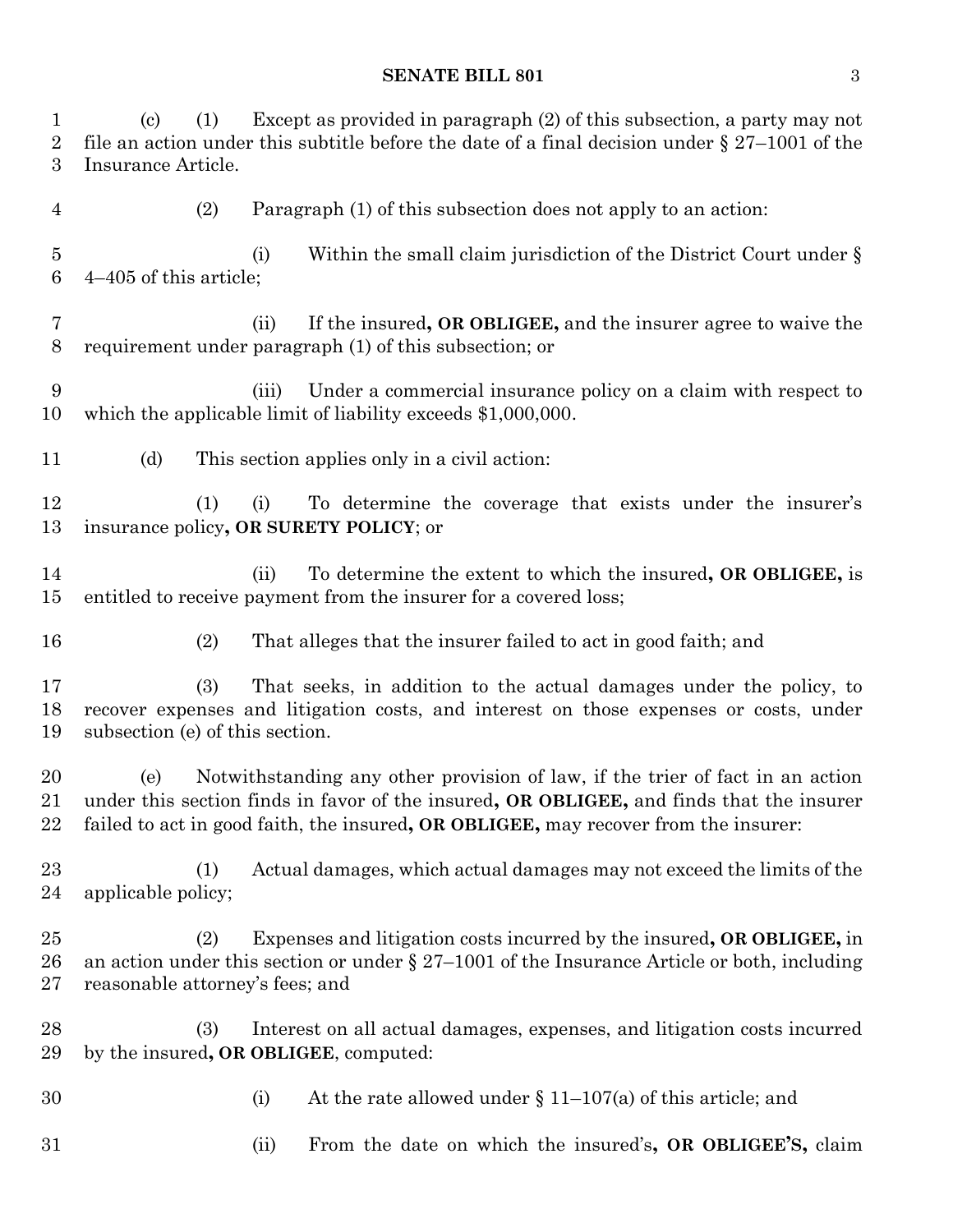would have been paid if the insurer acted in good faith.

 (f) An insurer may not be found to have failed to act in good faith under this section solely on the basis of delay in determining coverage or the extent of payment to which the insured**, OR OBLIGEE,** is entitled if the insurer acted within the time period specified by statute or regulation for investigation of a claim by an insurer.

 (g) The amount of attorney's fees recovered from an insurer under subsection (e) of this section may not exceed one–third of the actual damages recovered.

 (h) The clerk of the court shall file a copy of the verdict or any other final disposition of an action under this section with the Maryland Insurance Administration.

 (i) This section does not limit the right of any person to maintain a civil action for damages or other remedies otherwise available under any other provision of law.

 (j) If a party to the proceeding elects to have the case tried by a jury in accordance with the Maryland Rules, the case shall be tried by a jury.

## **Article – Insurance**

1–101.

(a) In this article the following words have the meanings indicated.

(oo) "Surety insurance" includes:

 (1) fidelity insurance, which is insurance that guarantees the fidelity of persons that hold positions of public or private trust;

 (2) insurance that guarantees the performance of contracts other than insurance contracts;

 (3) insurance that guarantees the execution of bonds, undertakings, and contracts of suretyship; and

 (4) insurance that indemnifies banks, bankers, brokers, or financial corporations or associations against loss from any cause of bills of exchange, notes, bonds, securities, evidences of debt, deeds, mortgages, warehouse receipts, other valuable papers, documents, money, precious metals, articles made from precious metals, jewelry, watches, necklaces, bracelets, gems, and precious and semi–precious stones, including loss during transportation by messenger or in armored motor vehicles, but not against other risks of transportation or navigation, and insurance against loss or damage to a bank's, banker's, broker's, or financial corporation's or association's premises or furniture, fixtures, equipment, safes, and vaults on the premises caused by burglary, robbery, theft, vandalism, or malicious mischief, or attempted burglary, robbery, theft, vandalism, or malicious mischief.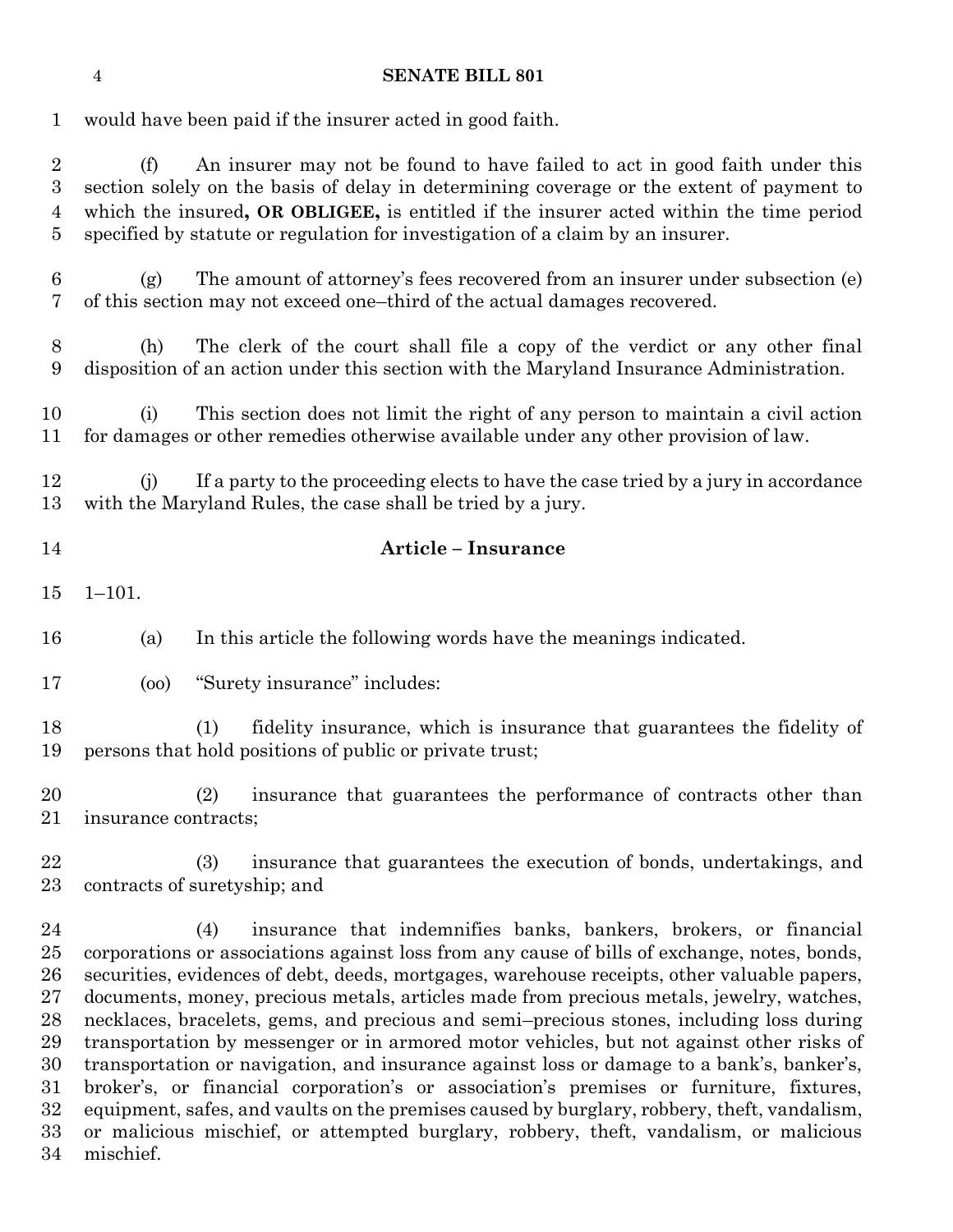27–302.

| $\overline{2}$<br>$\boldsymbol{3}$ | This subtitle applies to each individual or group policy, contract, or certificate<br>(a)<br>of an insurer, nonprofit health service plan, or health maintenance organization that: |     |                                                                                                                                                                          |
|------------------------------------|-------------------------------------------------------------------------------------------------------------------------------------------------------------------------------------|-----|--------------------------------------------------------------------------------------------------------------------------------------------------------------------------|
| $\overline{4}$                     |                                                                                                                                                                                     | (1) | is delivered or issued in the State;                                                                                                                                     |
| $\overline{5}$                     |                                                                                                                                                                                     | (2) | is issued to a group that has a main office in the State; or                                                                                                             |
| 6                                  |                                                                                                                                                                                     | (3) | covers individuals who reside or work in the State.                                                                                                                      |
| 7                                  | (b)                                                                                                                                                                                 |     | This subtitle does not apply to:                                                                                                                                         |
| 8                                  |                                                                                                                                                                                     | (1) | reinsurance; OR                                                                                                                                                          |
| 9                                  |                                                                                                                                                                                     | (2) | workers' compensation insurance [; or                                                                                                                                    |
| 10                                 |                                                                                                                                                                                     | (3) | surety insurance.                                                                                                                                                        |
| 11                                 | $27 - 303.$                                                                                                                                                                         |     |                                                                                                                                                                          |
| 12<br>13                           | It is an unfair claim settlement practice and a violation of this subtitle for an insurer,<br>nonprofit health service plan, or health maintenance organization to:                 |     |                                                                                                                                                                          |
| 14<br>15                           | or coverage at issue;                                                                                                                                                               | (1) | misrepresent pertinent facts or policy provisions that relate to the claim                                                                                               |
| 16<br>17                           | available information;                                                                                                                                                              | (2) | refuse to pay a claim for an arbitrary or capricious reason based on all                                                                                                 |
| 18<br>19                           |                                                                                                                                                                                     | (3) | attempt to settle a claim based on an application that is altered without<br>notice to, or the knowledge or consent of, the insured;                                     |
| 20<br>21                           |                                                                                                                                                                                     | (4) | fail to include with each claim paid to an insured [or], beneficiary, OR<br><b>OBLIGEE</b> a statement of the coverage under which payment is being made;                |
| 22<br>23                           |                                                                                                                                                                                     | (5) | fail to settle a claim promptly whenever liability is reasonably clear<br>under one part of a policy, in order to influence settlements under other parts of the policy; |
| 24<br>$25\,$                       | for a denial of a claim;                                                                                                                                                            | (6) | fail to provide promptly on request a reasonable explanation of the basis                                                                                                |
| 26<br>$27\,$                       |                                                                                                                                                                                     | (7) | fail to meet the requirements of Title 15, Subtitle 10B of this article for<br>preauthorization for a health care service;                                               |
| 28                                 |                                                                                                                                                                                     | (8) | fail to comply with the provisions of Title 15, Subtitle 10A of this article;                                                                                            |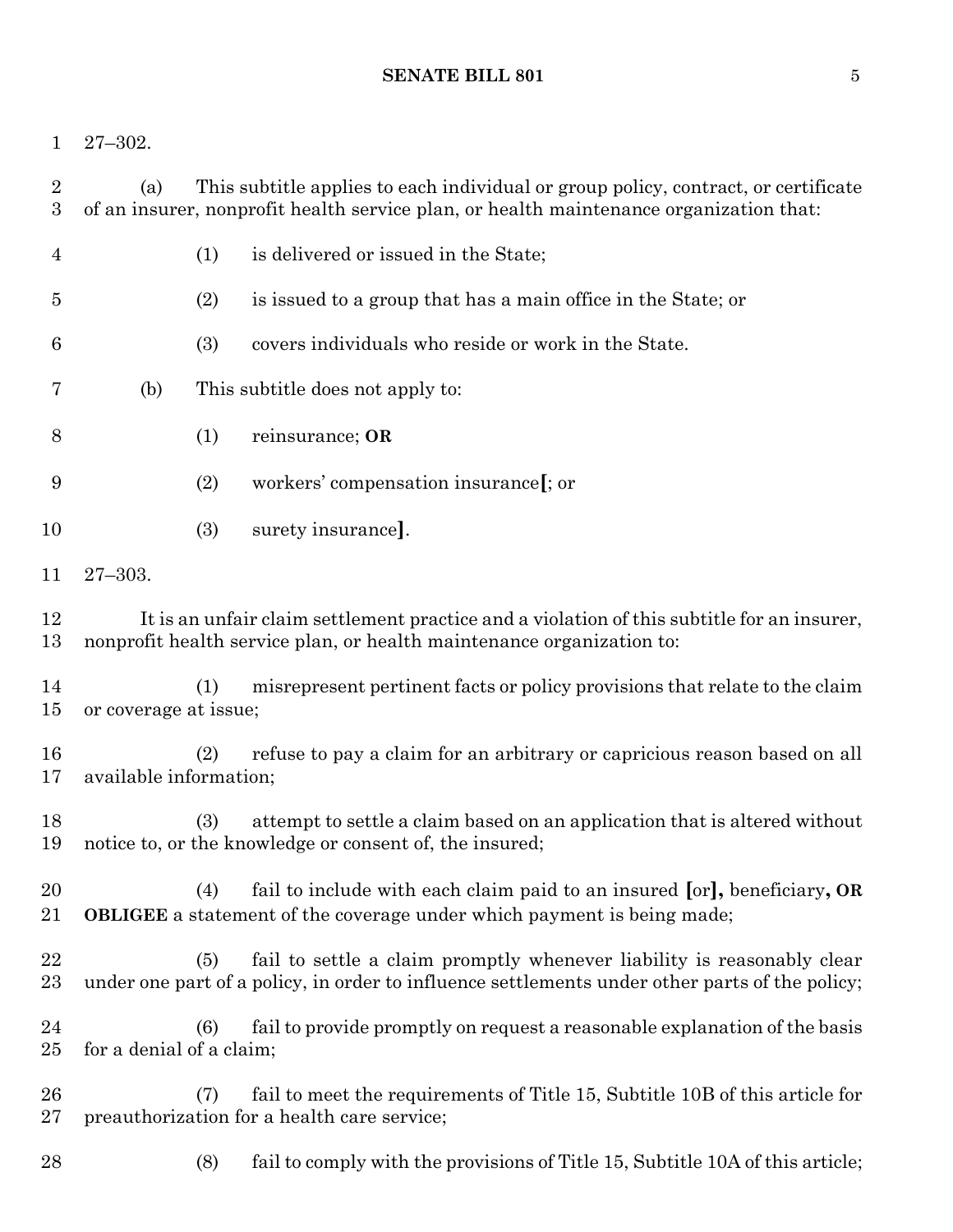(9) fail to act in good faith, as defined under § 27–1001 of this title, in settling**: (I)** a first–party claim under a policy of property and casualty insurance**; OR (II) AN OBLIGEE CLAIM UNDER A POLICY OF SURETY INSURANCE**; or (10) fail to comply with the provisions of § 16–118 of this article. 27–304. It is an unfair claim settlement practice and a violation of this subtitle for an insurer, nonprofit health service plan, or health maintenance organization, when committed with the frequency to indicate a general business practice, to: (1) misrepresent pertinent facts or policy provisions that relate to the claim or coverage at issue; (2) fail to acknowledge and act with reasonable promptness on communications about claims that arise under policies; (3) fail to adopt and implement reasonable standards for the prompt investigation of claims that arise under policies; (4) refuse to pay a claim**, OR TO PERFORM UNDER A SURETY INSURANCE POLICY,** without conducting a reasonable investigation based on all available information; (5) fail to affirm or deny coverage of claims within a reasonable time after proof of loss statements have been completed; (6) fail to make a prompt, fair, and equitable good faith attempt, to settle claims for which liability has become reasonably clear; (7) compel insureds**, OR OBLIGEES,** to institute litigation to recover amounts due under policies by offering substantially less than the amounts ultimately recovered in actions brought by the insureds; (8) attempt to settle a claim for less than the amount to which a reasonable person would expect to be entitled after studying written or printed advertising material accompanying, or made part of, an application; (9) attempt to settle a claim based on an application that is altered without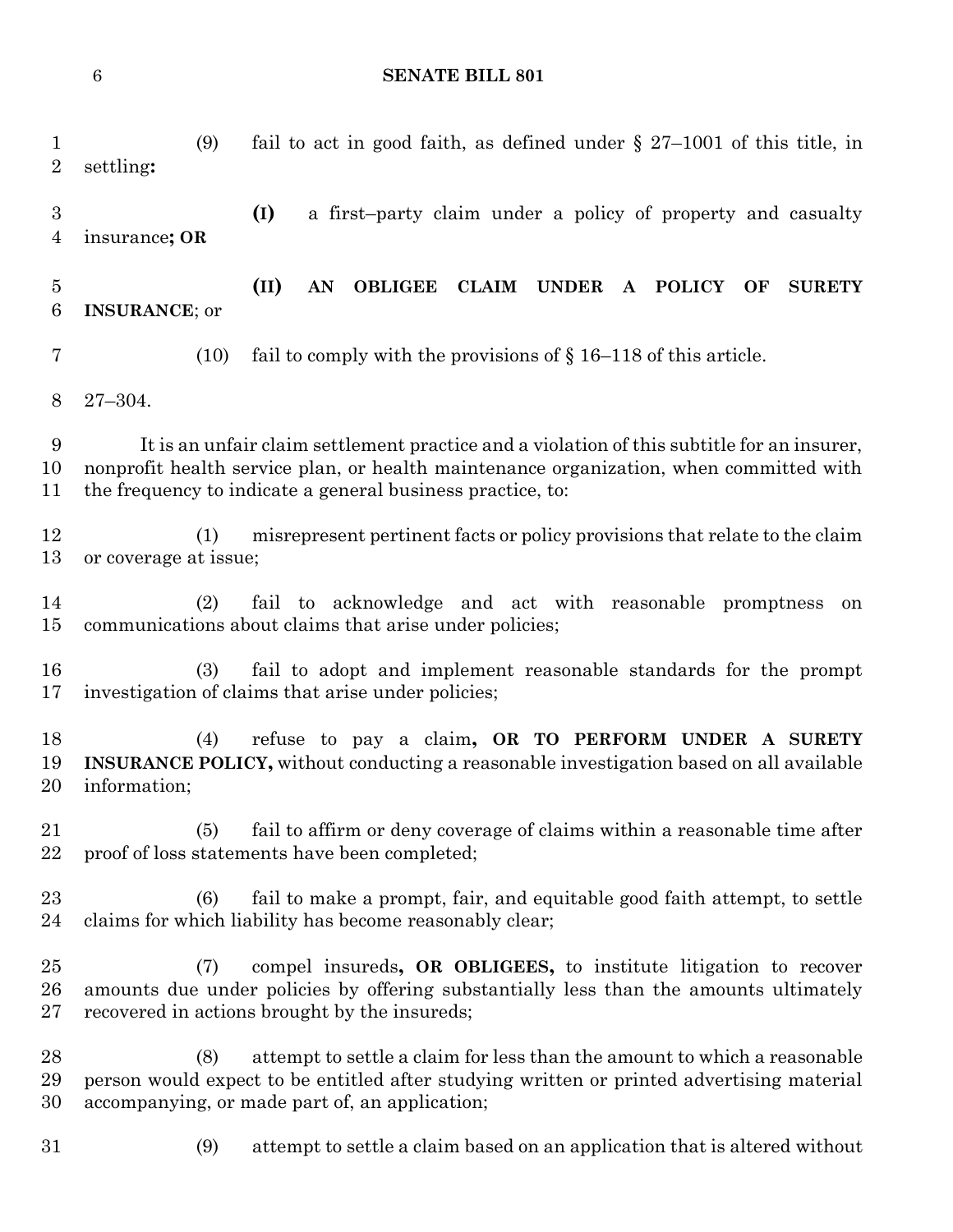| 1                                  | notice to, or the knowledge or consent of, the insured, OR OBLIGEE;                                                                                                                                                                                                             |                                                                                                                                                                          |  |  |
|------------------------------------|---------------------------------------------------------------------------------------------------------------------------------------------------------------------------------------------------------------------------------------------------------------------------------|--------------------------------------------------------------------------------------------------------------------------------------------------------------------------|--|--|
| $\sqrt{2}$<br>$\boldsymbol{3}$     | (10)                                                                                                                                                                                                                                                                            | fail to include with each claim paid to an insured [or], beneficiary, OR<br><b>OBLIGEE</b> a statement of the coverage under which the payment is being made;            |  |  |
| $\overline{4}$<br>$\bf 5$<br>$\,6$ | make known to insureds or claimants a policy of appealing from<br>(11)<br>arbitration awards in order to compel insureds or claimants to accept a settlement or<br>compromise less than the amount awarded in arbitration;                                                      |                                                                                                                                                                          |  |  |
| $\overline{7}$<br>$8\,$<br>9<br>10 | delay an investigation or payment of a claim by requiring a claimant or<br>(12)<br>a claimant's licensed health care provider to submit a preliminary claim report and<br>subsequently to submit formal proof of loss forms that contain substantially the same<br>information; |                                                                                                                                                                          |  |  |
| 11<br>12                           | (13)                                                                                                                                                                                                                                                                            | fail to settle a claim promptly whenever liability is reasonably clear<br>under one part of a policy, in order to influence settlements under other parts of the policy; |  |  |
| 13<br>14                           | (14)                                                                                                                                                                                                                                                                            | fail to provide promptly a reasonable explanation of the basis for denial<br>of a claim or the offer of a compromise settlement;                                         |  |  |
| 15<br>16                           | (15)<br>available information;                                                                                                                                                                                                                                                  | refuse to pay a claim for an arbitrary or capricious reason based on all                                                                                                 |  |  |
| 17<br>18                           | (16)                                                                                                                                                                                                                                                                            | fail to meet the requirements of Title 15, Subtitle 10B of this article for<br>preauthorization for a health care service;                                               |  |  |
| 19<br>20                           | (17)<br>or                                                                                                                                                                                                                                                                      | fail to comply with the provisions of Title 15, Subtitle 10A of this article;                                                                                            |  |  |
| 21<br>22                           | (18)<br>settling:                                                                                                                                                                                                                                                               | fail to act in good faith, as defined under $\S$ 27-1001 of this title, in                                                                                               |  |  |
| 23<br>24                           | insurance; OR                                                                                                                                                                                                                                                                   | a first-party claim under a policy of property and casualty<br>(I)                                                                                                       |  |  |
| 25<br>26                           | <b>INSURANCE.</b>                                                                                                                                                                                                                                                               | (II)<br><b>UNDER</b><br><b>OBLIGEE</b><br><b>CLAIM</b><br><b>POLICY</b><br>AN<br>$\mathbf{A}$<br>OF<br><b>SURETY</b>                                                     |  |  |
| 27                                 | $27 - 1001.$                                                                                                                                                                                                                                                                    |                                                                                                                                                                          |  |  |
| 28<br>29<br>30                     | In this section, "good faith" means an informed judgment based on honesty<br>(a)<br>and diligence supported by evidence the insurer knew or should have known at the time<br>the insurer made a decision on a claim.                                                            |                                                                                                                                                                          |  |  |
| 31                                 | (b)                                                                                                                                                                                                                                                                             | This section applies only to actions under $\S 3-1701$ of the Courts Article.                                                                                            |  |  |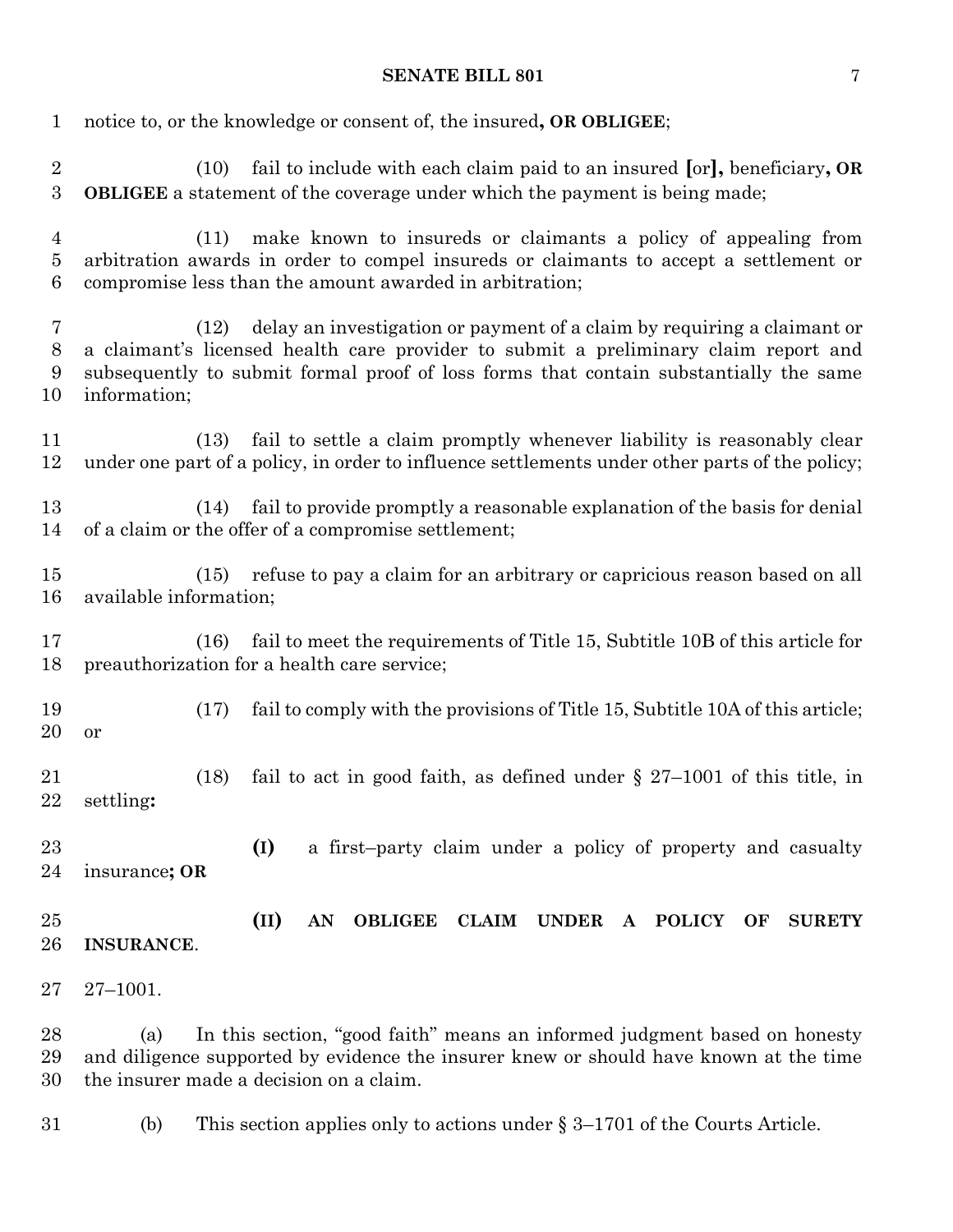| $\mathbf 1$<br>$\boldsymbol{2}$<br>3 | Except as provided in paragraph (2) of this subsection, a person may<br>(1)<br>$\left( \mathrm{c}\right)$<br>not bring or pursue an action under $\S 3-1701$ of the Courts Article in a court unless the<br>person complies with this section.                                                                                                                                                                                                     |
|--------------------------------------|----------------------------------------------------------------------------------------------------------------------------------------------------------------------------------------------------------------------------------------------------------------------------------------------------------------------------------------------------------------------------------------------------------------------------------------------------|
| 4                                    | Paragraph (1) of this subsection does not apply to an action:<br>(2)                                                                                                                                                                                                                                                                                                                                                                               |
| $\overline{5}$<br>6                  | within the small claim jurisdiction of the District Court under $\S$<br>(i)<br>4–405 of the Courts Article;                                                                                                                                                                                                                                                                                                                                        |
| 7<br>8                               | if the insured, OR OBLIGEE, and the insurer agree to waive the<br>(ii)<br>requirement under paragraph (1) of this subsection; or                                                                                                                                                                                                                                                                                                                   |
| 9<br>10<br>11                        | under a commercial insurance policy, OR SURETY INSURANCE<br>(iii)<br>POLICY, on a claim with respect to which the applicable limit of liability exceeds<br>\$1,000,000.                                                                                                                                                                                                                                                                            |
| 12<br>13                             | A complaint stating a cause of action under $\S$ 3-1701 of the Courts<br>(d)<br>(1)<br>Article shall first be filed with the Administration.                                                                                                                                                                                                                                                                                                       |
| 14                                   | (2)<br>The complaint shall:                                                                                                                                                                                                                                                                                                                                                                                                                        |
| 15<br>16                             | be accompanied by each document that the insured, OR<br>(i)<br><b>OBLIGEE</b> , has submitted to the insurer for proof of loss;                                                                                                                                                                                                                                                                                                                    |
| 17<br>18                             | specify the applicable insurance coverage and the amount of the<br>(ii)<br>claim under the applicable coverage; and                                                                                                                                                                                                                                                                                                                                |
| 19<br>20                             | state the amount of actual damages, and the claim for expenses<br>(iii)<br>and litigation costs described under subsection $(e)(2)$ of this section.                                                                                                                                                                                                                                                                                               |
| 21                                   | The Administration shall forward the filing to the insurer.<br>(3)                                                                                                                                                                                                                                                                                                                                                                                 |
| 22<br>23                             | Within 30 days after the date the filing is forwarded to the insurer by<br>(4)<br>the Administration, the insurer shall:                                                                                                                                                                                                                                                                                                                           |
| 24<br>25<br>26<br>27<br>28           | file with the Administration, except for good cause shown, a<br>(i)<br>written response together with a copy of each document from the insurer's claim file that<br>enables reconstruction of the insurer's activities relative to the insured's, OR OBLIGEE'S,<br>claim, including documentation of each pertinent communication, transaction, note, work<br>paper, claim form, bill, and explanation of benefits form relative to the claim; and |
| 29<br>30<br>31<br>32<br>33           | mail to the insured, OR OBLIGEE, a copy of the response and,<br>(ii)<br>except for good cause shown, each document from the insurer's claim file that enables<br>reconstruction of the insurer's activities relative to the insured's, OR OBLIGEE'S, claim,<br>including documentation of each pertinent communication, transaction, note, work paper,<br>claim form, bill, and explanation of benefits form relative to the claim.                |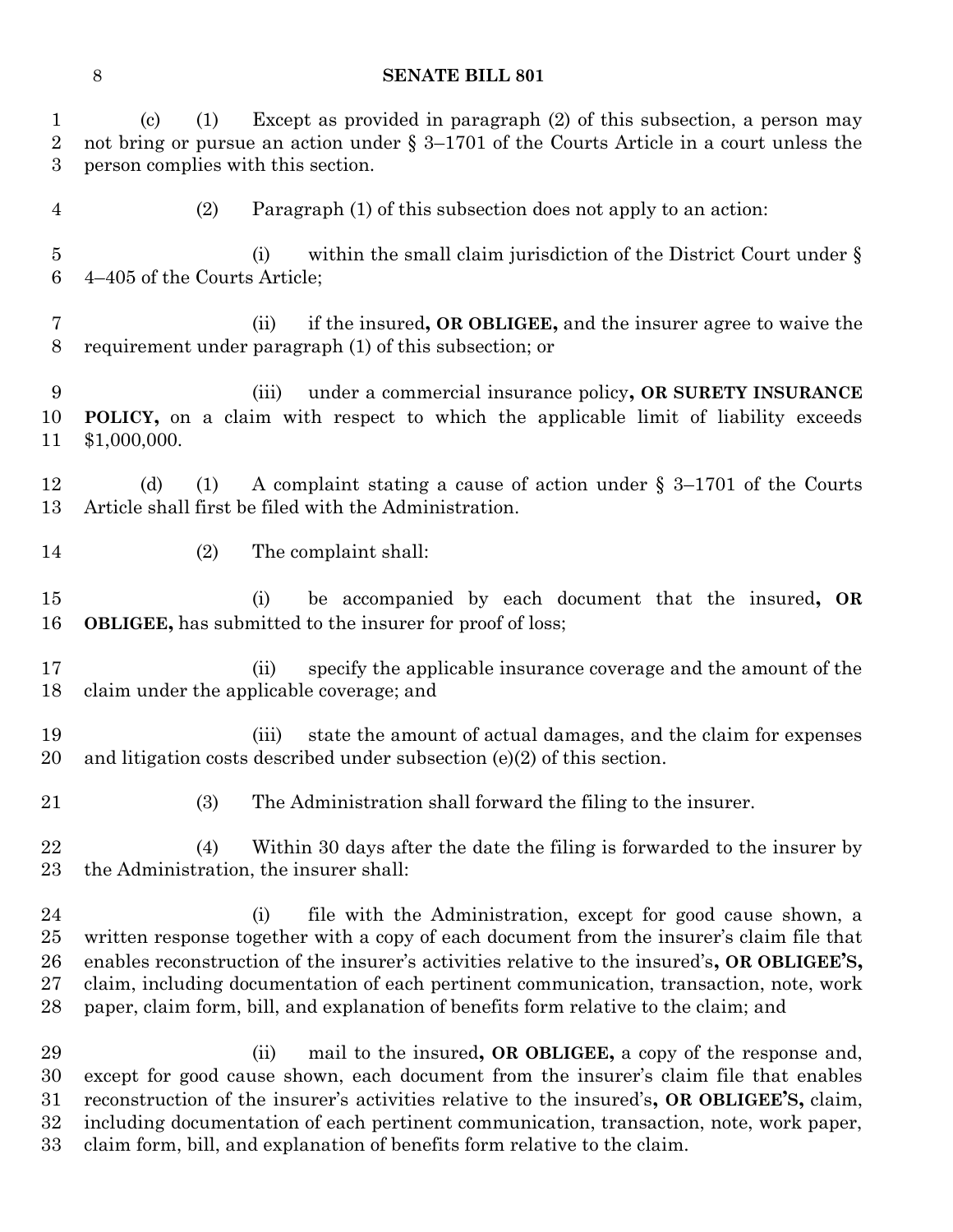(e) (1) (i) Within 90 days after the date the filing was received by the Administration, the Administration shall issue a decision that determines: 1. whether the insurer is obligated under the applicable policy to cover the underlying first–party claim**, OR THE UNDERLYING CLAIM OF THE OBLIGEE**; 2. the amount the insured**, OR OBLIGEE,** was entitled to receive from the insurer under the applicable policy on the underlying covered first–party claim**, OR THE UNDERLYING COVERED CLAIM OF THE OBLIGEE**; 3. whether the insurer breached its obligation under the applicable policy to cover and pay the underlying covered first–party claim**, OR THE UNDERLYING COVERED CLAIM OF THE OBLIGEE**, as determined by the Administration; 12 12 4. whether an insurer that breached its obligation failed to act in good faith; and 5. the amount of damages, expenses, litigation costs, and interest, as applicable and as authorized under paragraph (2) of this subsection. (ii) The failure of the Administration to issue a decision within the time specified in subparagraph (i) of this paragraph shall be considered a determination that the insurer did not breach any obligation to the insured**, OR OBLIGEE**. 19 (2) With respect to the determination of damages under paragraph (1)(i)5 of this subsection: (i) if the Administration finds that the insurer breached an obligation to the insured, the Administration shall determine the obligation of the insurer to pay: 24 1. actual damages, which actual damages may not exceed the limits of any applicable policy; and 2. interest on all actual damages incurred by the insured**, OR OBLIGEE,** computed: 28 A. at the rate allowed under § 11–107(a) of the Courts Article; and B. from the date on which the insured's**, OR OBLIGEE'S,** claim should have been paid; and 32 (ii) if the Administration also finds that the insurer failed to act in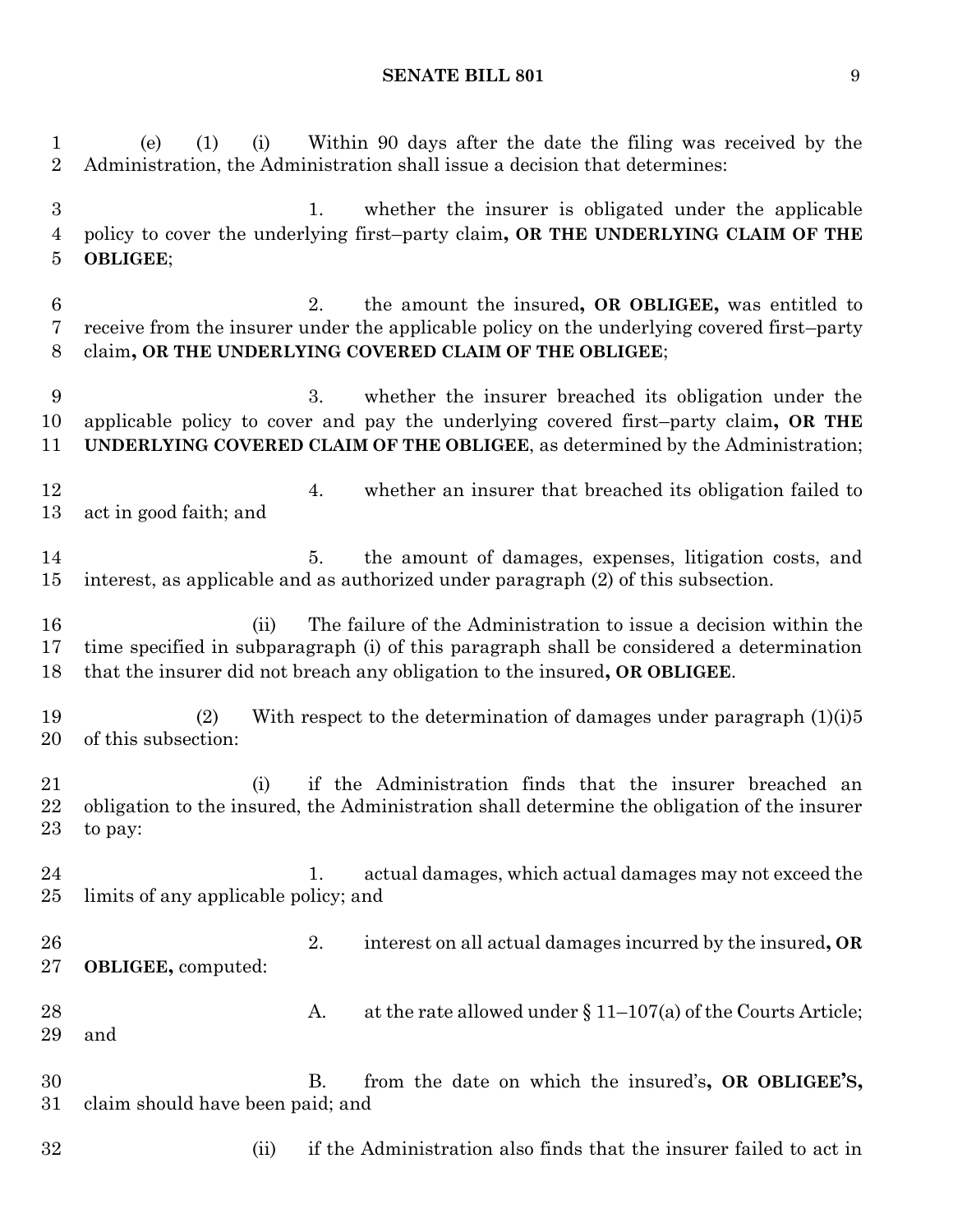|                                       | 10<br><b>SENATE BILL 801</b>                                                                                                                                                                                                                                                                                                                              |  |
|---------------------------------------|-----------------------------------------------------------------------------------------------------------------------------------------------------------------------------------------------------------------------------------------------------------------------------------------------------------------------------------------------------------|--|
| $\mathbf{1}$                          | good faith, the Administration shall also determine the obligation of the insurer to pay:                                                                                                                                                                                                                                                                 |  |
| $\overline{2}$<br>3<br>$\overline{4}$ | expenses and litigation costs incurred by the insured, OR<br>1.<br><b>OBLIGEE</b> , including reasonable attorney's fees, in pursuing recovery under this subtitle;<br>and                                                                                                                                                                                |  |
| $\overline{5}$<br>6                   | interest on all expenses and litigation costs incurred by<br>2.<br>the insured, OR OBLIGEE, computed:                                                                                                                                                                                                                                                     |  |
| 7<br>8                                | at the rate allowed under $\S 11-107(a)$ of the Courts Article;<br>A.<br>and                                                                                                                                                                                                                                                                              |  |
| 9<br>10                               | from the applicable date or dates on which the insured's<br>В.<br>expenses and costs were incurred.                                                                                                                                                                                                                                                       |  |
| 11<br>12<br>13<br>14                  | An insurer may not be found to have failed to act in good faith under<br>(3)<br>this section solely on the basis of delay in determining coverage or the extent of payment<br>to which the insured, OR OBLIGEE, is entitled if the insurer acted within the time period<br>specified by statute or regulation for investigation of a claim by an insurer. |  |
| 15<br>16<br>17                        | The amount of the attorney's fees determined to be payable to an<br>(4)<br>insured, OR OBLIGEE, under paragraph (2) of this subsection may not exceed one-third of<br>the actual damages payable to the insured, OR OBLIGEE.                                                                                                                              |  |
| 18<br>19                              | The Administration shall serve a copy of the decision on the insured<br>(5)<br>and the insurer in accordance with $\S 2-204(c)$ of this article.                                                                                                                                                                                                          |  |
| 20<br>21                              | (f)<br>(1)<br>If a party receives an adverse decision, the party shall have 30 days<br>after the date of service of the Administration's decision to request a hearing.                                                                                                                                                                                   |  |
| 22                                    | (2)<br>All hearings requested under this section shall:                                                                                                                                                                                                                                                                                                   |  |
| 23<br>24                              | be referred by the Commissioner to the Office of Administrative<br>(i)<br>Hearings for a final decision under Title 10, Subtitle 2 of the State Government Article;                                                                                                                                                                                       |  |
| 25                                    | be heard de novo;<br>(ii)                                                                                                                                                                                                                                                                                                                                 |  |
| 26<br>$27\,$                          | result in a final decision that makes the determinations set forth<br>(iii)<br>in subsection (e) of this section.                                                                                                                                                                                                                                         |  |
| 28<br>29<br>30                        | If no administrative hearing is requested in accordance with paragraph<br>(3)<br>(1) of this subsection, the decision issued by the Administration shall become a final<br>decision.                                                                                                                                                                      |  |
| $31\,$<br>$32\,$                      | If a party receives an adverse decision, the party may appeal a final<br>(1)<br>(g)<br>decision by the Administration or an administrative law judge under this section to a circuit                                                                                                                                                                      |  |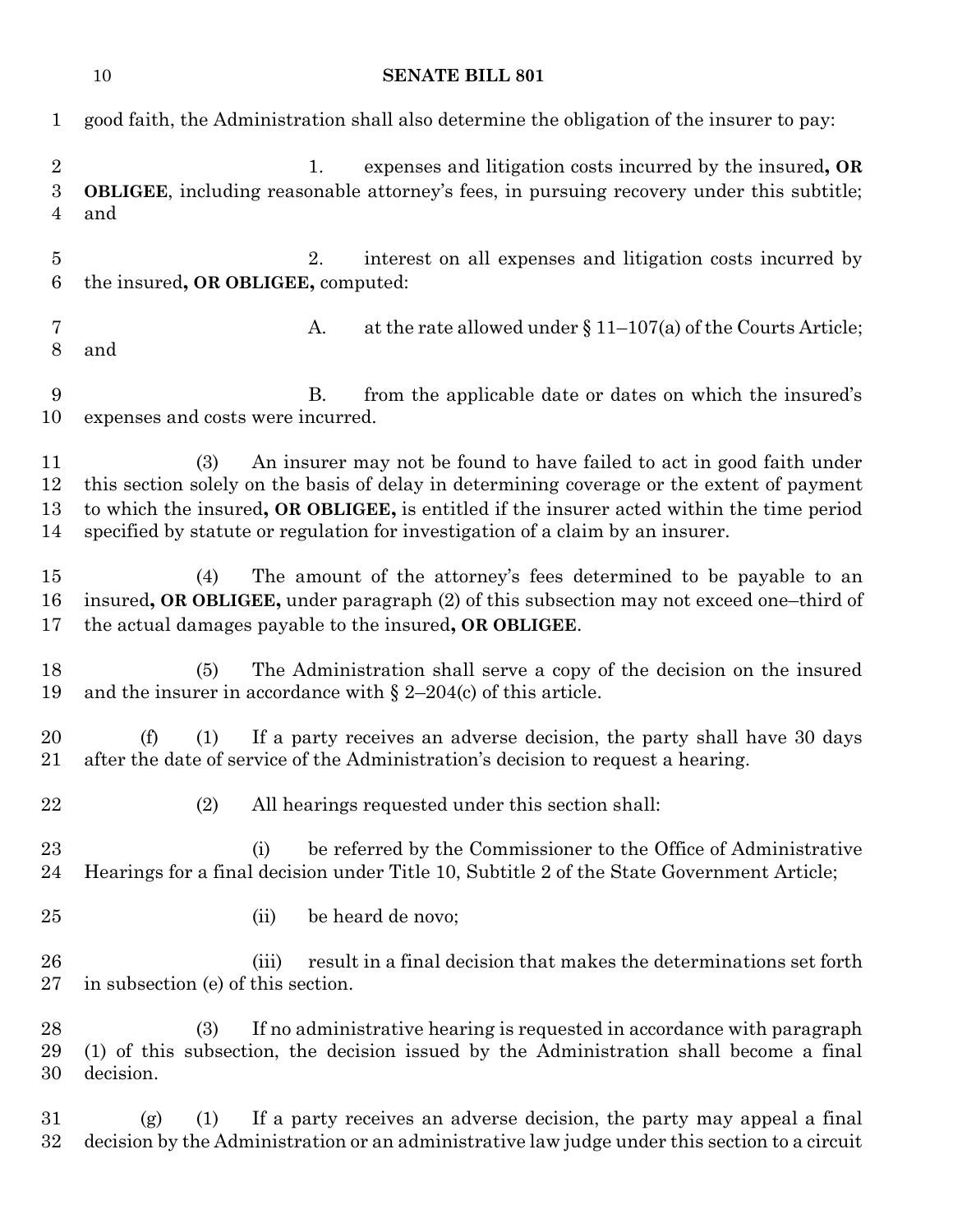court in accordance with § 2–215 of this article and Title 10, Subtitle 2 of the State Government Article. (2) (i) This paragraph applies only if more than one party receives an adverse decision from the Administration. (ii) If a party requests a hearing before the Office of Administrative Hearings and another party files an appeal to a circuit court: 1. jurisdiction over the request for hearing is transferred to the circuit court; 2. the request for hearing, the Administration's decision, and the Administration's case file, including the complaint, response, and all documents submitted to the Administration, shall be transmitted promptly to the circuit court; and 12 3. the request for hearing shall be docketed in the circuit court and consolidated for trial with the appeal. (3) Notwithstanding any other provision of law, an appeal to a circuit court under this section shall be heard de novo. (h) On or before January 1 of each year beginning in 2009, in accordance with § 2–1257 of the State Government Article, the Administration shall report to the General Assembly on the following for the prior fiscal year: 19 (1) the number and types of complaints under this section or  $\S 3-1701$  of the Courts Article from**: (I)** insureds regarding first–party insurance claims under property and casualty insurance policies**; AND (II) OBLIGEES REGARDING CLAIMS UNDER SURETY INSURANCE POLICIES**; 25 (2) the number and types of complaints under this section or  $\S 3-1701$  of the Courts Article from insureds regarding first–party insurance claims under individual disability insurance policies; (3) the administrative and judicial dispositions of the complaints described in items (1) and (2) of this subsection; (4) the number and types of regulatory enforcement actions instituted by the Administration for unfair claim settlement practices under § 27–303(9) or § 27–304(18) of this title; and